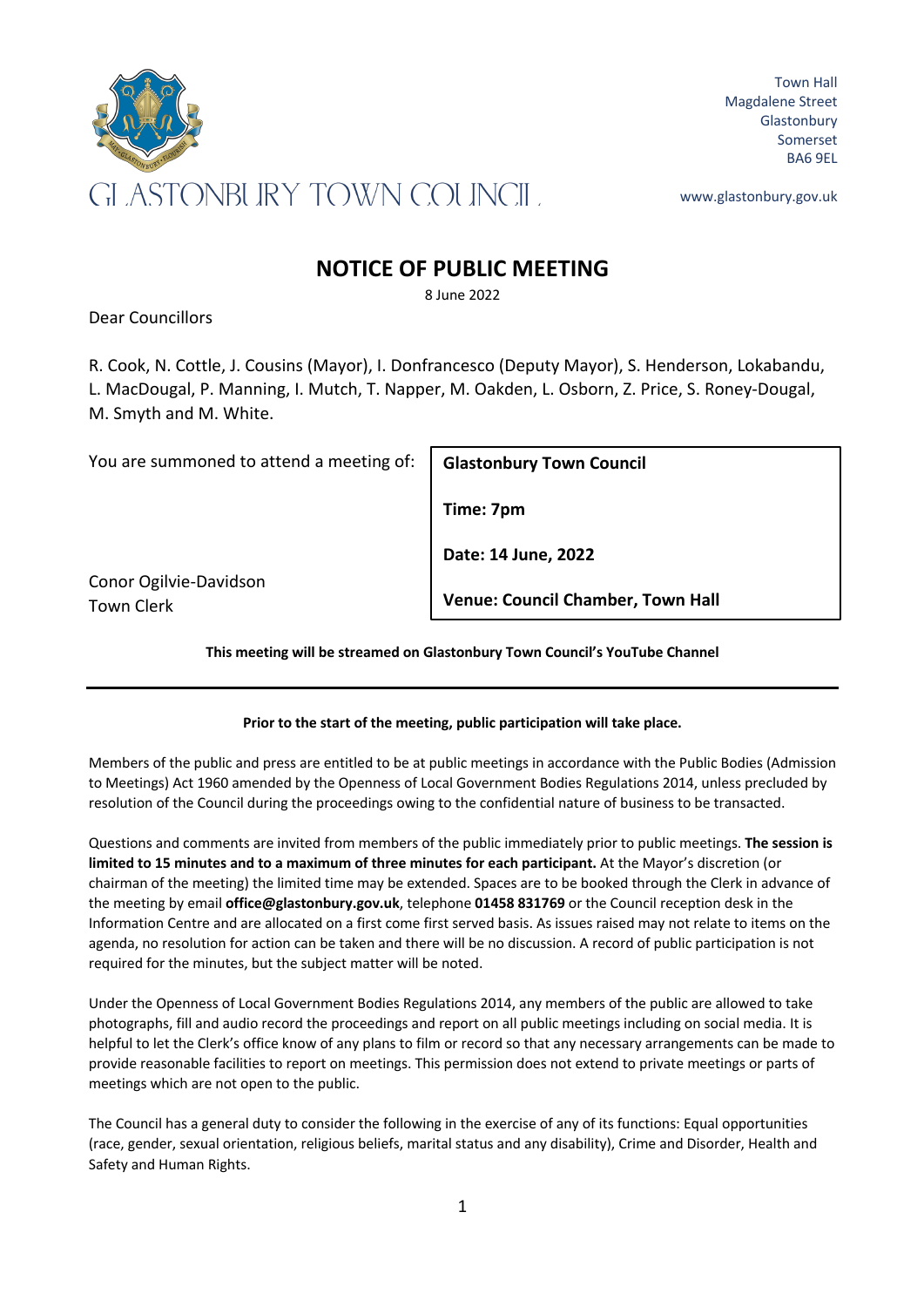

## 1. To receive apologies for absence and note the reasons given - (LGA 1972 s85 (1))

2. Declarations of Interest - Members to declare any interests including Disclosable Pecuniary Interests they may have in agenda items that accord with the requirements of the Town Council's Code of Conduct and to consider any prior requests from members for dispensations that accord with Localism Act 2011 s33 (b-e) N.B this does not preclude any later declarations

3. To approve and sign as a correct record the minutes of the meeting held on 17 May, 2022 - (LGA 1972 sch 12 para 41 (1))

- 4. To receive a summary of actions from the last meeting
- 5. To receive a Police report
- 6. To receive County Councillor Reports
- 7. To receive District Councillor Reports
- 8. To note the resolutions of:
	- a. Property & Assets Committee held on 18 May, 2022
	- b. Planning Committee held on 24 May, 2022
	- c. Extraordinary Property & Assets Committee held on 6 June, 2022
	- d. Staffing Committee held on 7 June, 2022
- 9. To consider the date of the next Planning Committee meeting
- 10. To receive and consider motions from Councillors:

a. "This Council will organise equalities training for all Councillors. This training shall cover our Town's demographic, including: Cultural competence, age awareness, mental health, Transgender, LGBT+, different types of Travellers (including ethnicity), non-bricks-andmortar dwellers and the protected characteristics in Equality Legislation"

*Proposed by Cllr Donfrancesco and Seconded by Cllr Cousins*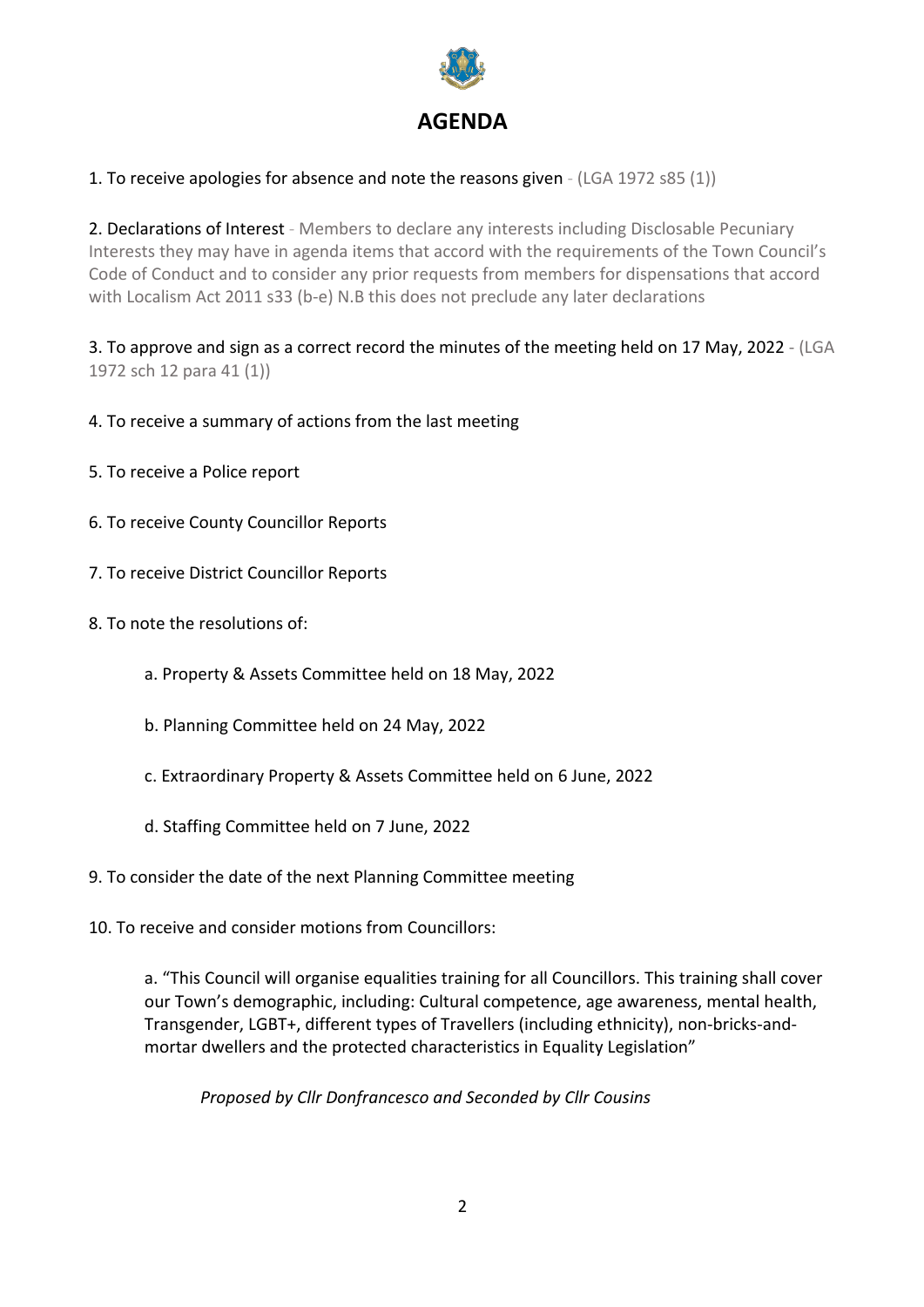

b. "This Council will form a delegated Resilience Committee to strategically govern Glastonbury Town Council in building resilience and becoming Carbon neutral by 2030, in line with our Climate and Ecological Emergency declaration"

*Proposed by Cllr White and Seconded by Cllr Smyth*

c. "This Council resolves to set up a committee to pursue World Heritage Site Status for Glastonbury"

*Proposed by Cllr Roney-Dougal and Seconded by Cllr Cousins*

11. To receive the Income and Expenditure Account and Balance Sheet 2021/2022

12. To consider the Internal Auditor's Report and make provision to implement any recommendations

- 13. To approve the Annual Governance Statement 2021/2022
- 14. To approve the Accounting Statements 2021/2022
- 15. To receive the budget monitoring report
- 16. To receive the Schedule of Payments
- 17. To consider required repairs to the Town Hall lift

18. To consider proposals from the Clerk's office to reduce the carbon and cost impacts of meeting papers

19. To consider a new Civic Award

20. To receive verbal updates from Advisory Committees

- a. Glastonbury in Bloom held on 23 May, 2022 Cllr Oakden
- b. Queen's Platinum Jubilee held on 25 May, 2022 Cllr Cousins
- c. Neighbourhood Plan held on 7 June, 2022 Cllr Cousins
- d. Climate and Ecological Emergency held on 9 June, 2022 Cllr Roney-Dougal